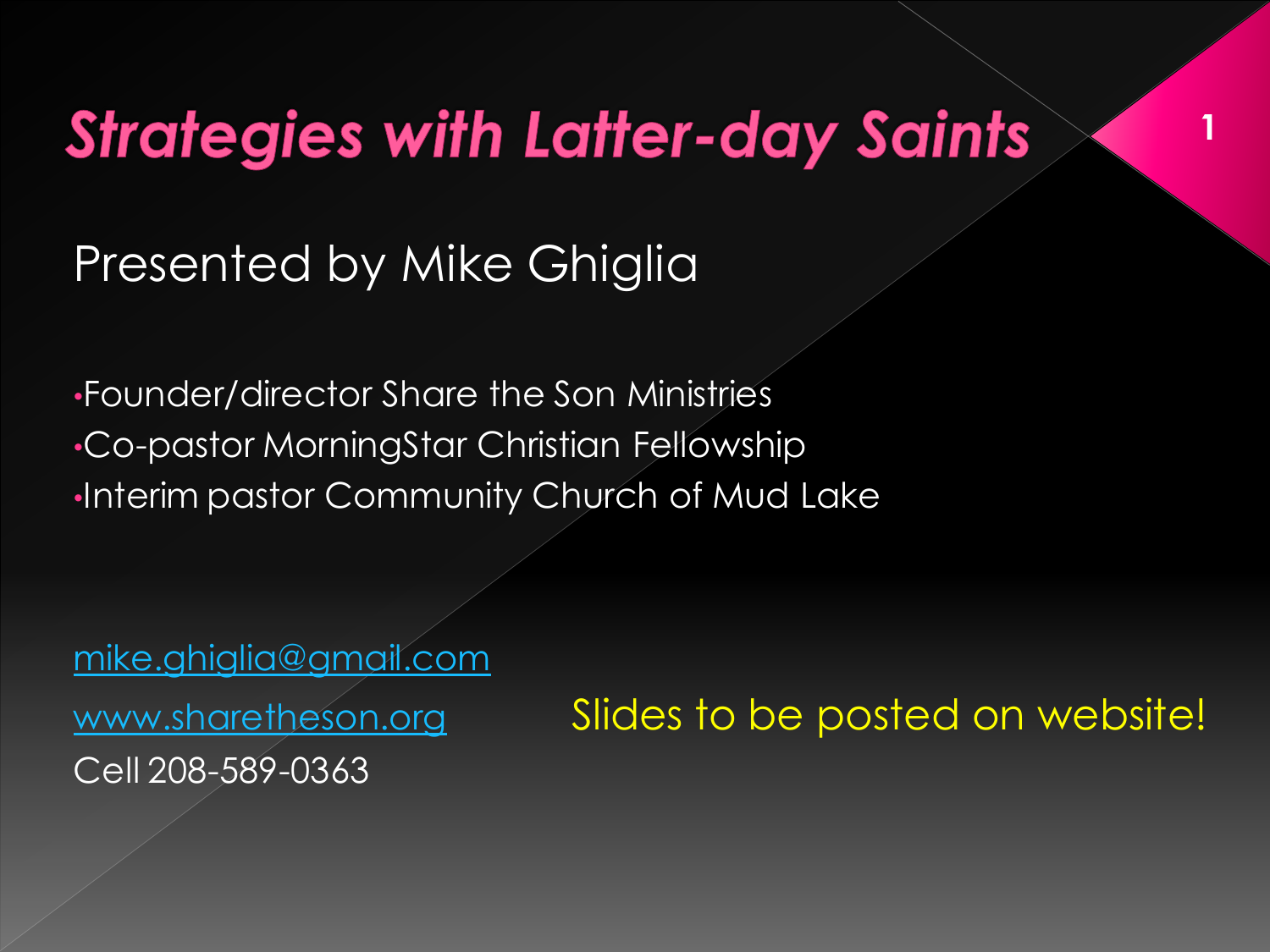



What We Believe **STS Calendar Guest Speaking BYU-Idaho Missions** Share Ware-Books Share Ware-DVDs Share SoftWare **Bible Study Tools** LDS Doctrine Study Tools Friends of STS Contact Us



#### **Welcome to STS Ministries!**

#### **Our Mission**

Share the Son Ministries (STS) is an evangelical Christian organization with a three-fold mission:

· Share the biblical teachings of God, Jesus and the Gospel in a Christ-like manner (e.g. Romans 10:13-15; Mark  $16:15-16$ 



- Defend the biblical teachings of God, Jesus and the Gospel in a Christ-like manner (e.g. 1 Peter 3:15; Acts 18:27-28);
- Equip others to do the same (e.g. 2 Timothy 3:16-17; Ephesians  $4:11-13$ ).

Based in beautiful Idaho Falls, STS Ministries has a passion for all of wonderful people who refer to themselves as Latter-day Saints (LDS). This is because southeast Idaho is predominantly LDS with som cities, such as Rexburg (home of BYU-Idaho), being well over ninetypercent LDS by population. To be sure, STS is strategically located so that evangelical Christians and Latter-day Saints might share with and learn from one another.

#### **Our Challenge**

Consider the following statistics for The Church of Jesus Christ of Latter-day Saints for 2013:

 $\sim$  15.372 million members world-wide:

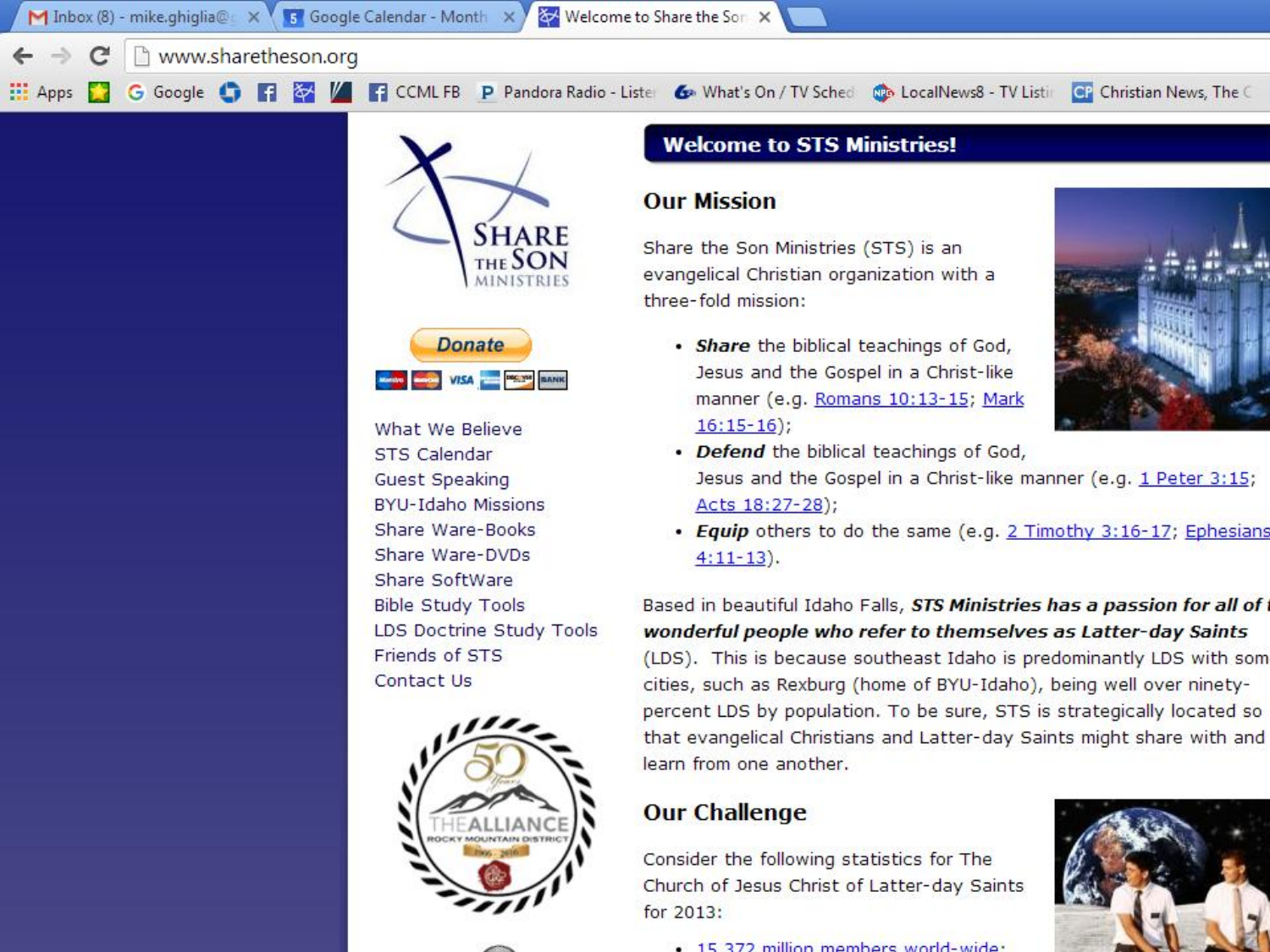# **Strategies with LDS (Step 2 of 3)**

•Identify 3 critical considerations.

•Layout a typical sharing scenario.

•Integrate practical strategies.

•Correct common mistakes Christians make.

•Step 2 is APOSTASY & PRIESTHOOD.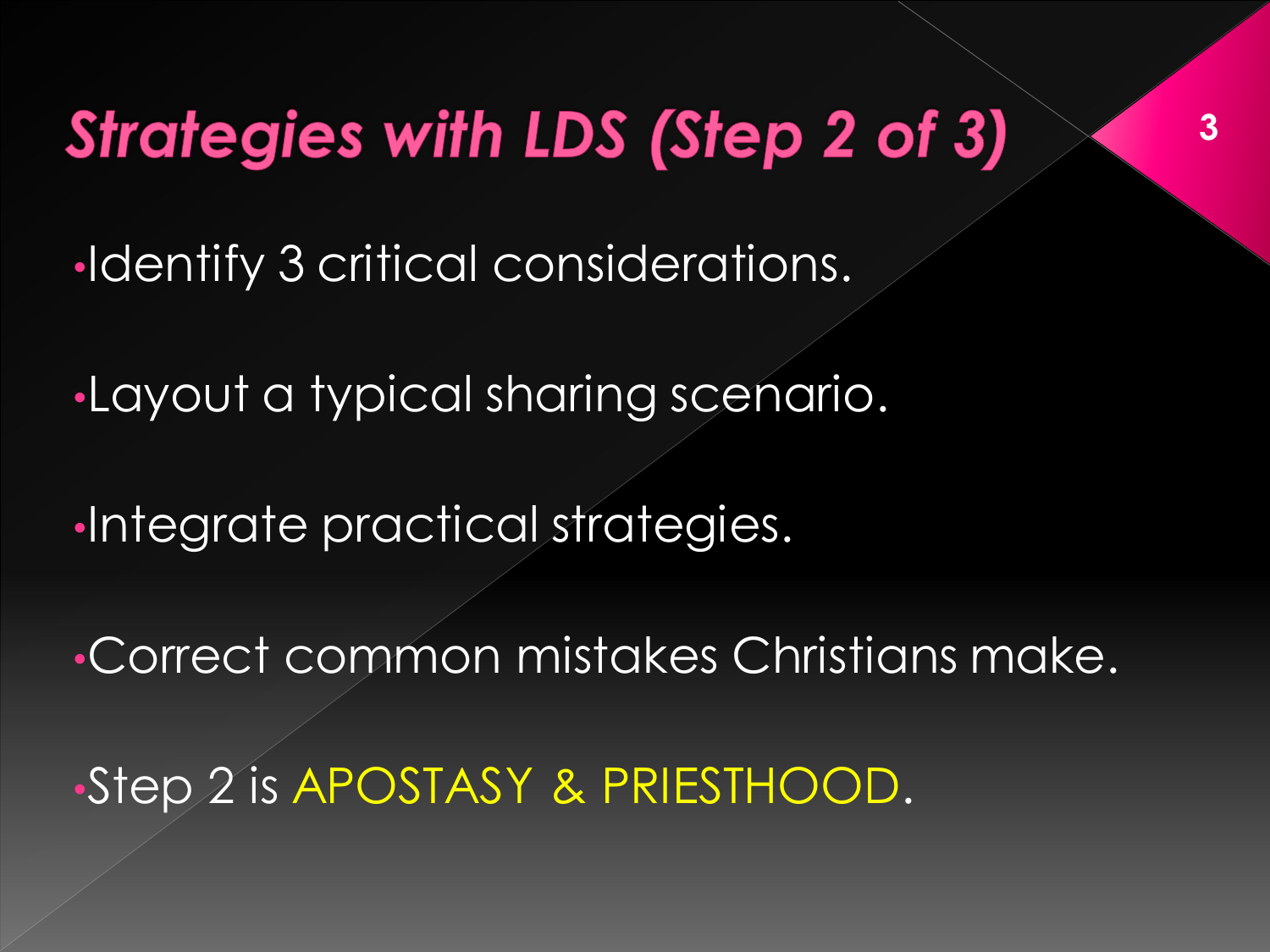## **3 CRITICAL CONSIDERATIONS**

- 1. Prep the Soil & Lower the Guard.
	- a. Seeing Christ vs. hearing you
	- b. Seeing vs. agreeing (validate to demonstrate)
	- c. Invest 95 to get 5 (validate to educate)
	- d. Common ground & compliments
	- e. Respect the ranks
- 2. The window rules! "Go to the Gospel!" 3. Rate of return vs. one and done.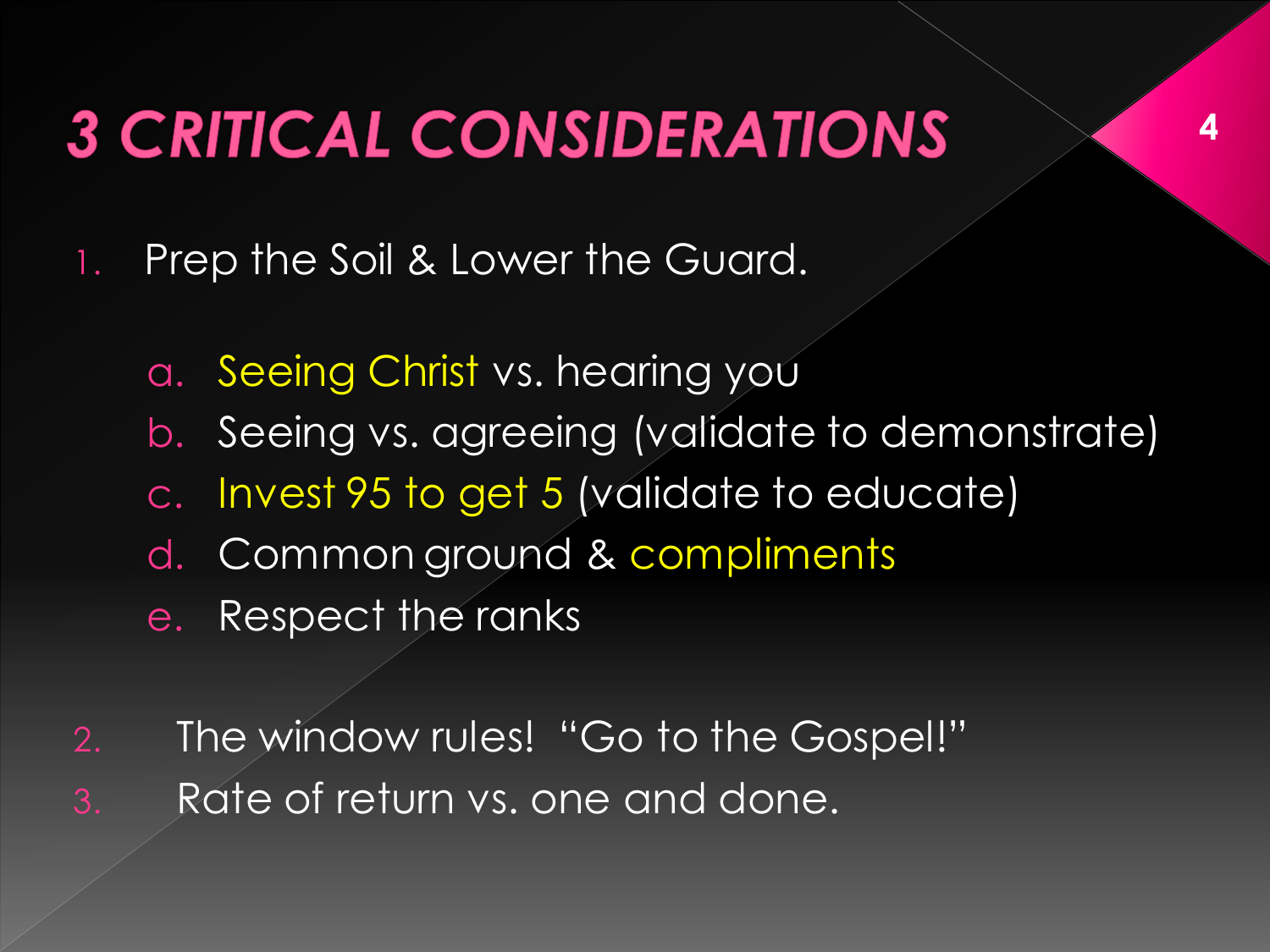**APOSTASY –** When individuals or groups of people turn away from the principles of the gospel, they are in a state of apostasy. One example is the Great Apostasy, which occurred after the Savior established His Church. After the deaths of the Savior and His Apostles, men corrupted the principles of the gospel and made unauthorized changes in Church organization and priesthood ordinances. Because of this widespread apostasy, the Lord withdrew the authority of the priesthood from the earth. This apostasy lasted until Heavenly Father and His Beloved Son appeared to Joseph Smith in 1820 and initiated the restoration of the fulness of the gospel.

Quoted from Gospel Topics on [www.LDS.org](http://www.lds.org/)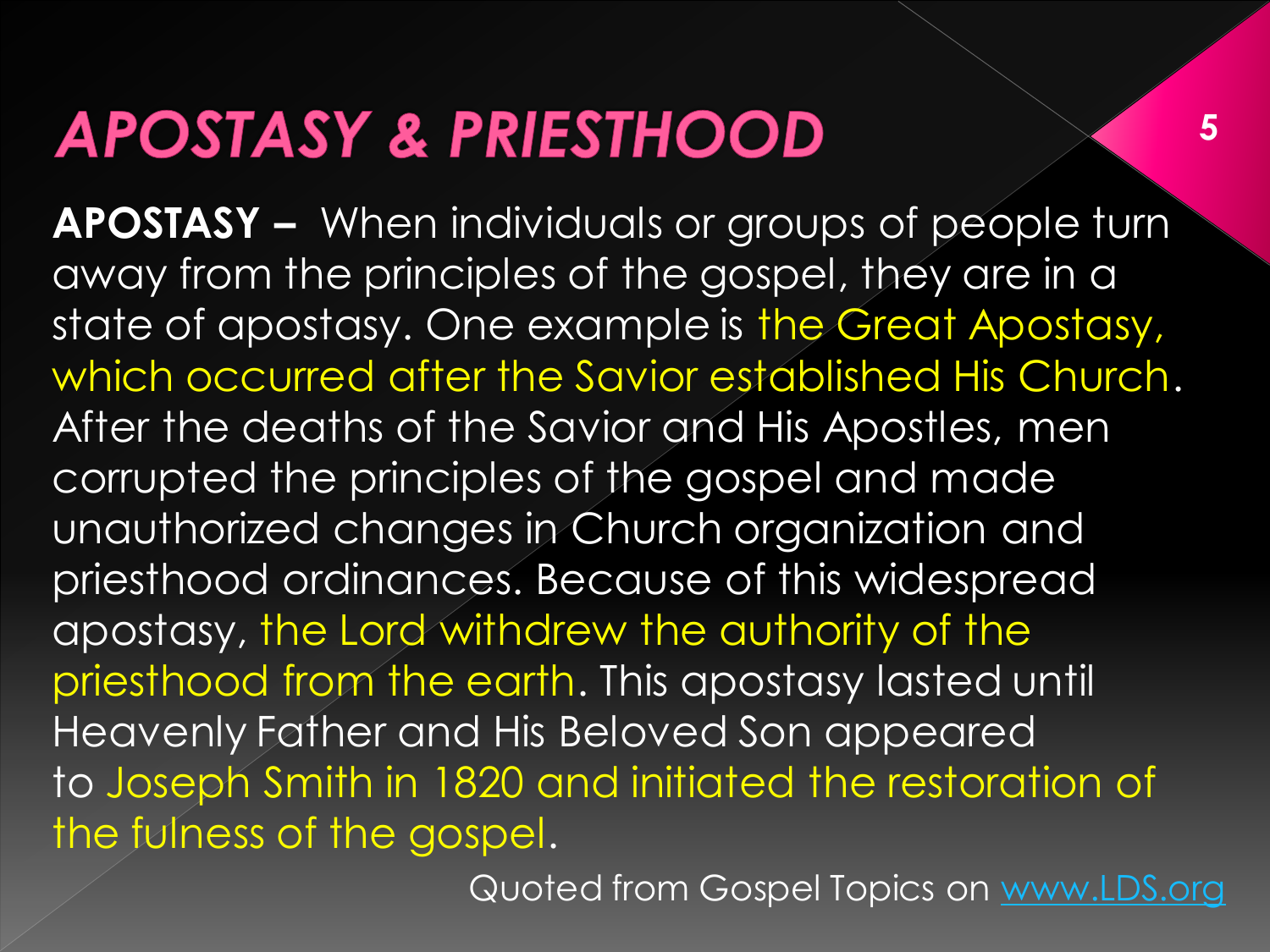**MELCHIZEDEK PRIESTHOOD –** Through the authority of the Melchizedek Priesthood, Church leaders guide the Church and direct the preaching of the gospel throughout the world. In the ordinances of the Melchizedek Priesthood, "the power of godliness is manifest" (D&C 84:20). This greater priesthood was given to Adam and has been on the earth whenever the Lord has revealed His gospel. It was taken from the earth during the Great Apostasy, but it was restored in 1829, when the Apostles Peter, James, and John conferred it upon Joseph Smith and Oliver Cowdery.

Quoted from Gospel Topics on [www.LDS.org](http://www.lds.org/)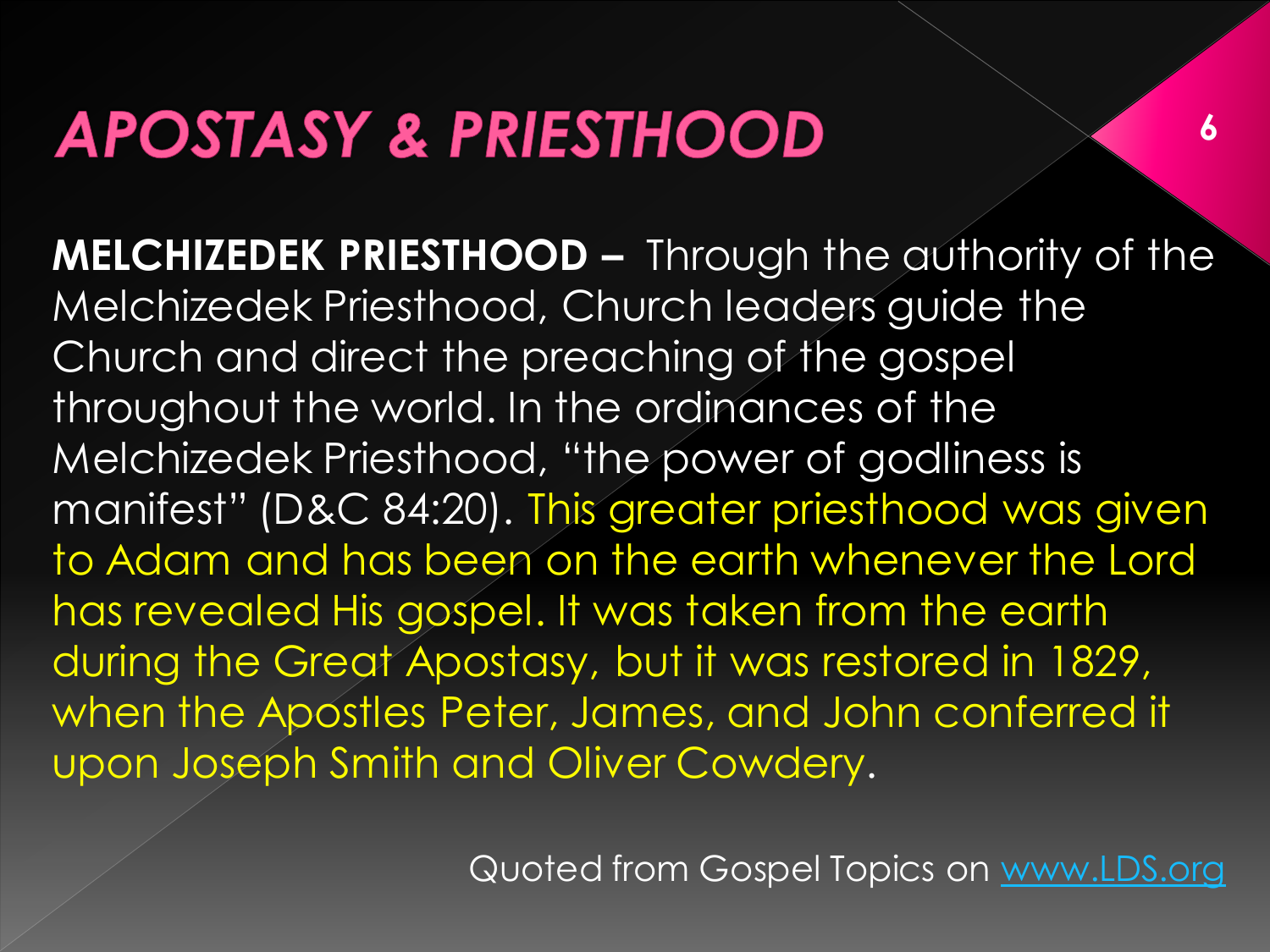Key Strategic Points:

1. Without The Great Apostasy, the Melchizedek priesthood authority would NOT have been taken from the earth.

- 2. If the Melchizedek priesthood authority was not taken from the earth, there would have been NO NEED to restore it.
- 3. If there was no to restore the Melchizedek priesthood authority, there would have been NO NEED for Joseph Smith, the founding prophet of the LDS Church.
- 4. Therefore, the existence of the LDS Church hangs on these two Mormon doctrines.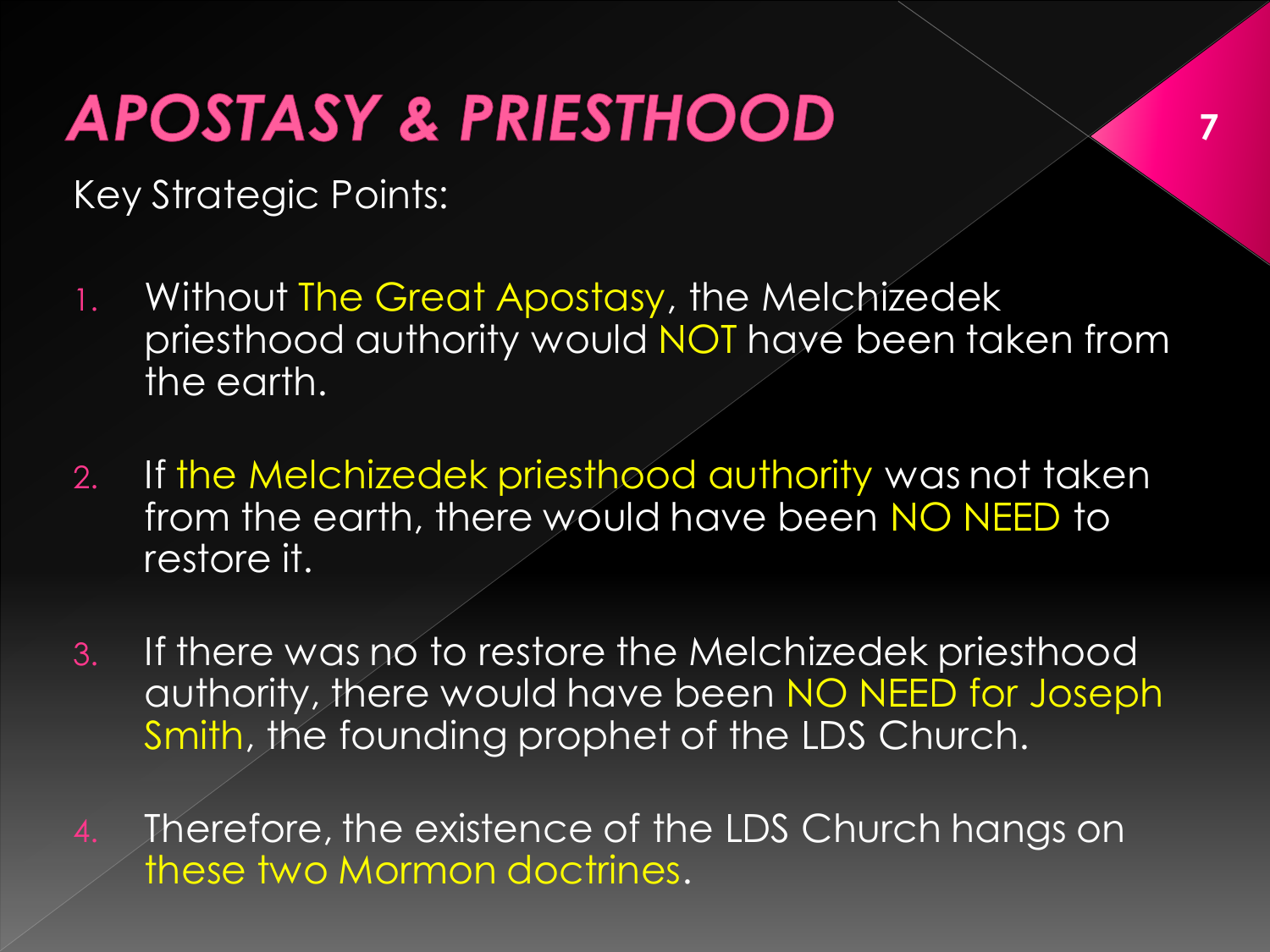"Tell me about The Great Apostasy and the restoration of the Melchizedek priesthood."

1. The Strategy

a. Soil & guard b. Cards on the table c. Create cognitive dissonance d. "Contrast brings clarity"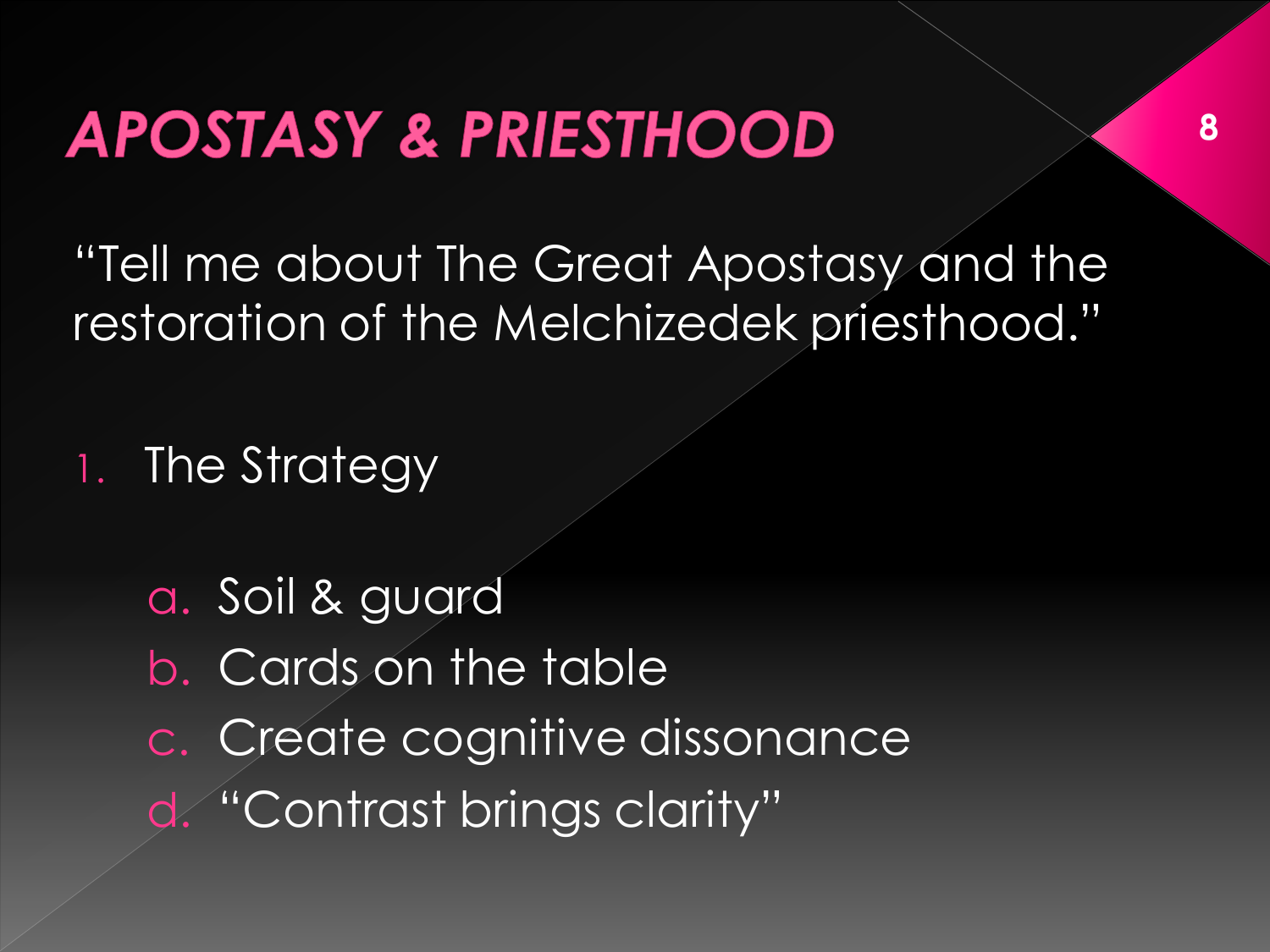### **THE GREAT APOSTASY**

"Tell me about The Great Apostasy."

1. LDS biblical proof texts (Isa. 24:5; Amos 8:11-12; Mt. 24:4-14; Acts 20:28-30; 2 Tim. 3:1-5,14-15; 4:3-4)

- a. Clarify: "The Church of Jesus Christ of Latterday Saints is the Lord's kingdom once again established on the earth" (INTRODUCTION to the BoM).
- b. Validate to demonstrate (apostasies, yes!) Validate to educate (extent and result, no!)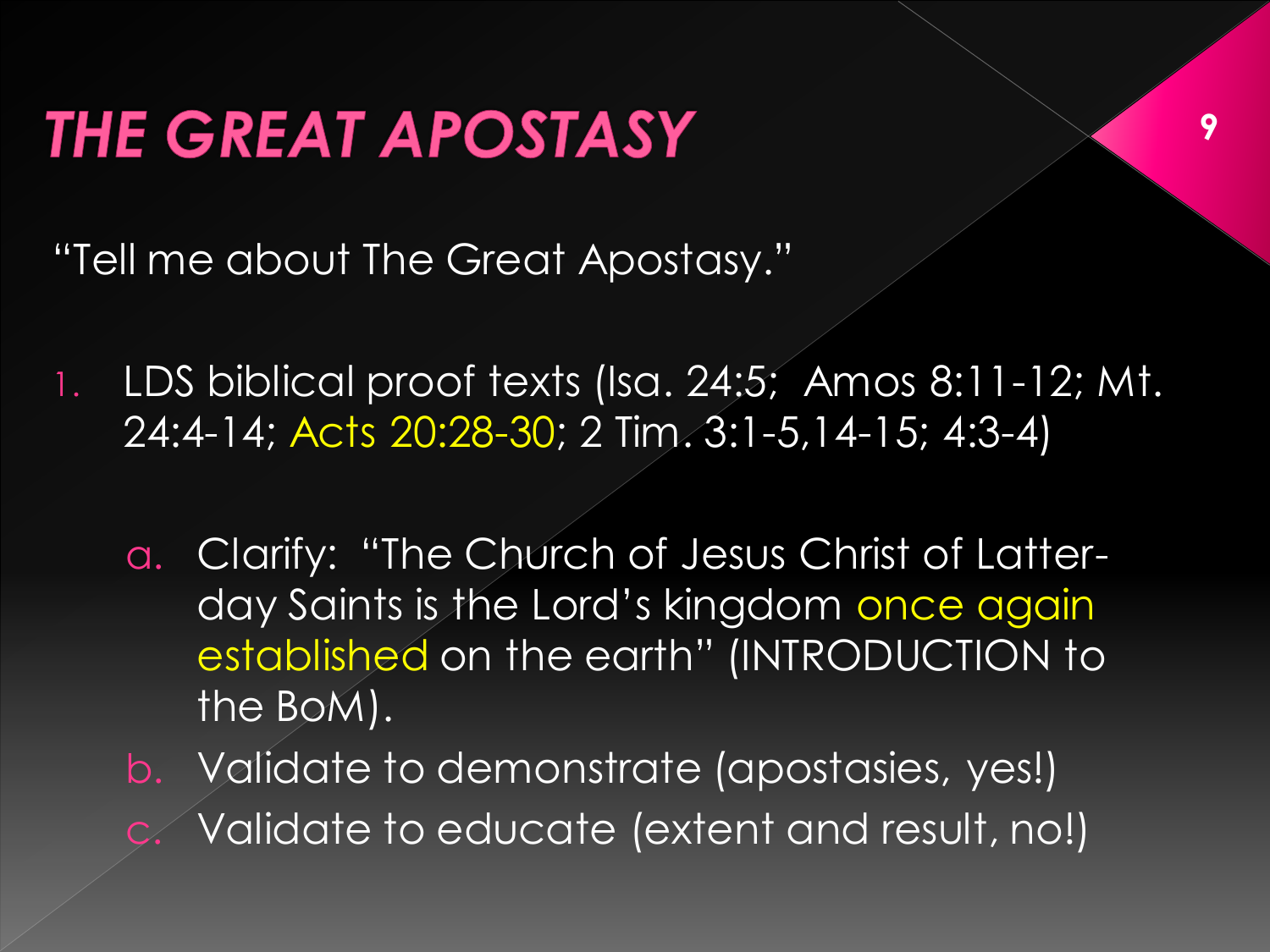## THE GREAT APOSTASY (1 of 3)

#### **Matthew 16:15-18 (NIV2011)**

<sup>15</sup>"But what about you?" he [Jesus]asked. "Who do you say I am?"

**10**

16 Simon Peter answered, "You are the Messiah, the Son of the living God."

<sup>17</sup> Jesus replied, "Blessed are you, Simon son of Jonah, for this was not revealed to you by flesh and blood, but by my Father in heaven.

18 And I tell you that you are Peter, and on this rock I will build my church, and the gates of Hades will not overcome it.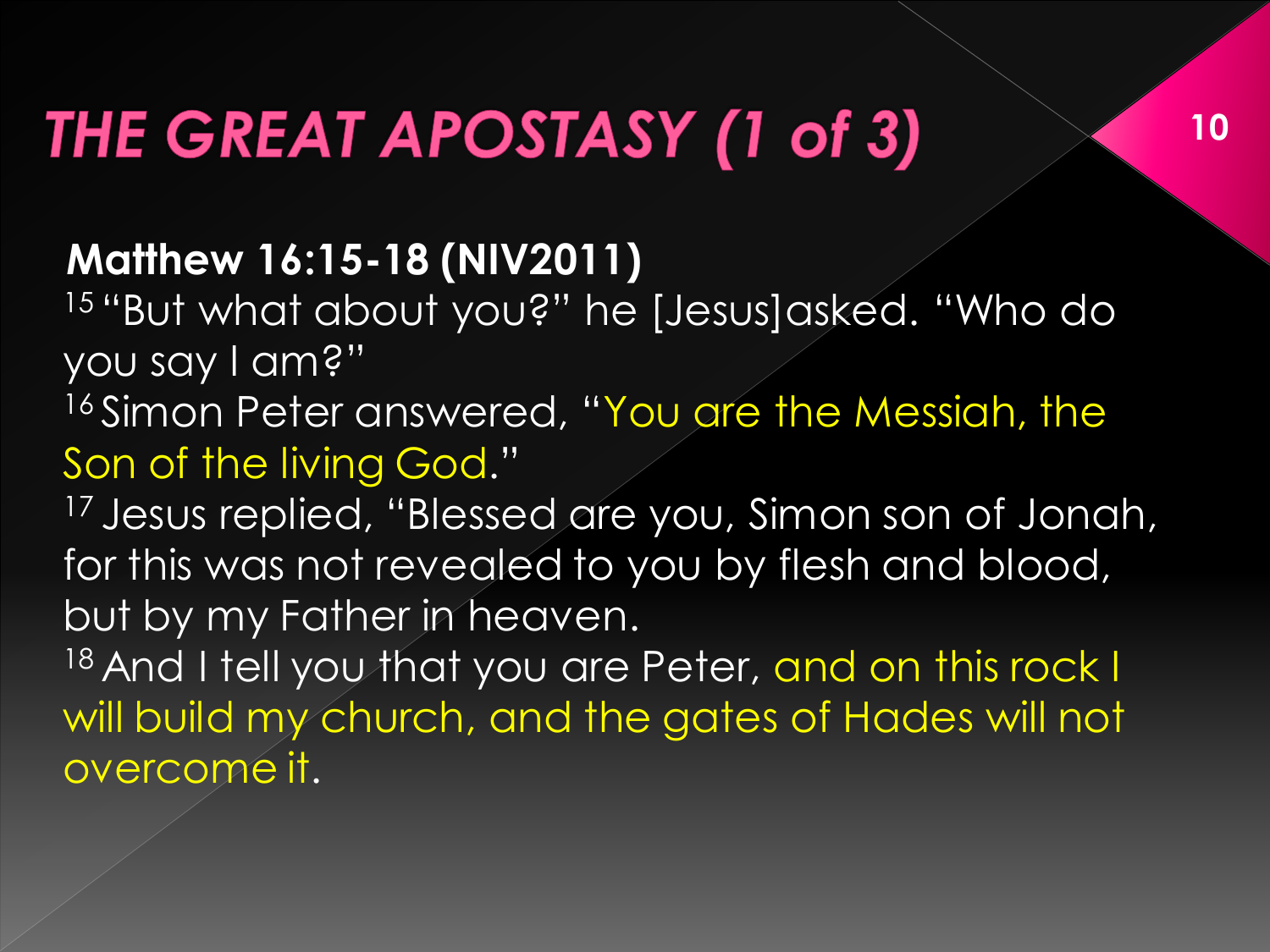## THE GREAT APOSTASY (1 of 3)

"and on this rock I will build my church, and the gates of Hades will not overcome it" (Mt. 16:18)

**11**

- 1. Explain, then contrast with The Great Apostasy (i.e. no true church, and no true gospel).
- 2. Emphasize "no kingdom" for 1,700 years years!

3. "Can you see?" "What do you think?"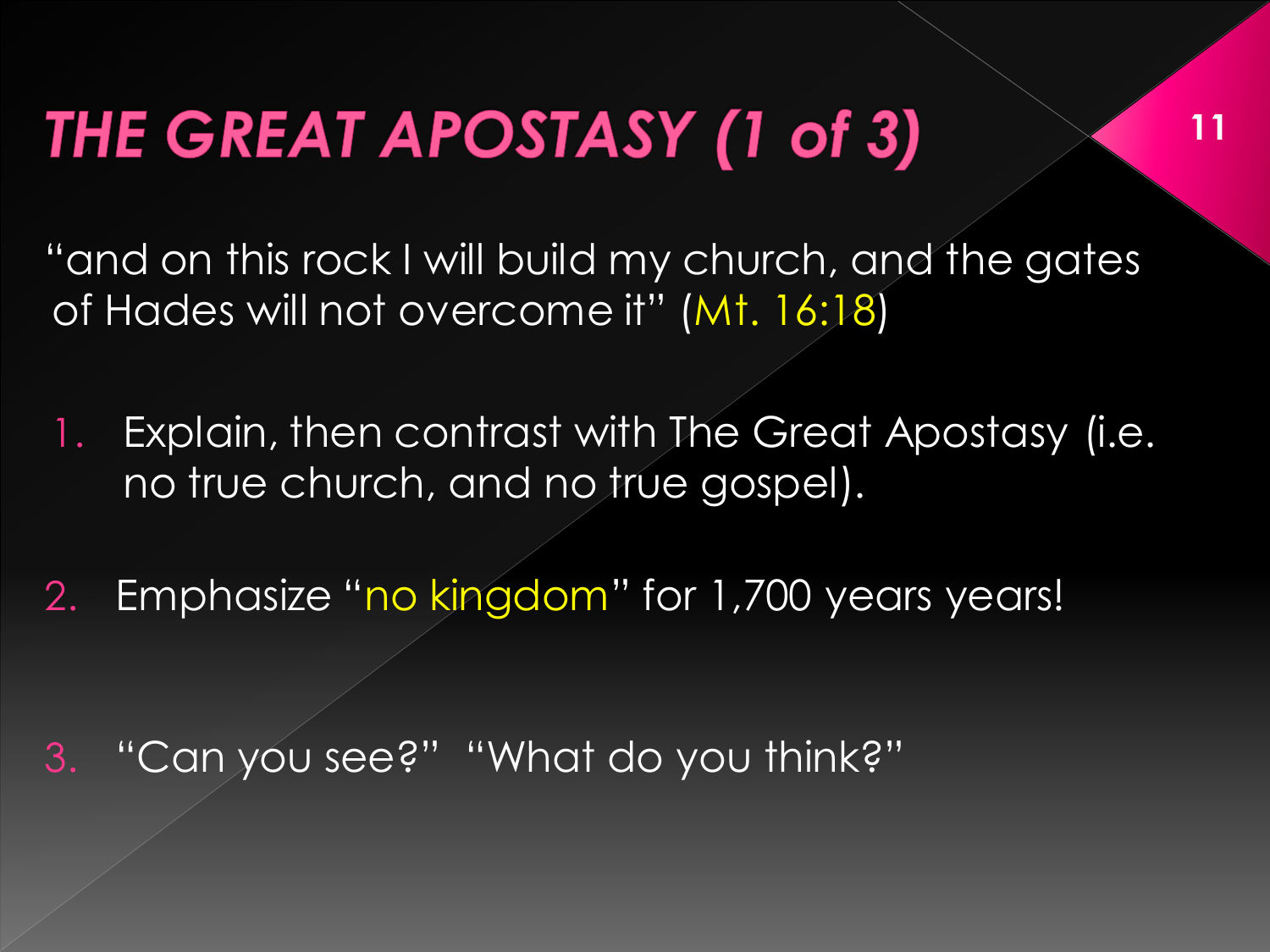## THE GREAT APOSTASY (2 of 3)

#### **Romans 11:1-4 (NIV2011)**

<sup>1</sup>I ask then: Did God reject his people? By no means! I am an Israelite myself, a descendant of Abraham, from the tribe of Benjamin.

<sup>2</sup> God did not reject his people, whom he foreknew. Don't you know what Scripture says in the passage about Elijah—how he appealed to God against Israel: <sup>3</sup>"Lord, they have killed your prophets and torn down your altars; I am the only one left, and they are trying to kill me"? <sup>4</sup>And what was God's answer to him? "I have reserved for myself seven thousand who have not bowed the

knee to Baal."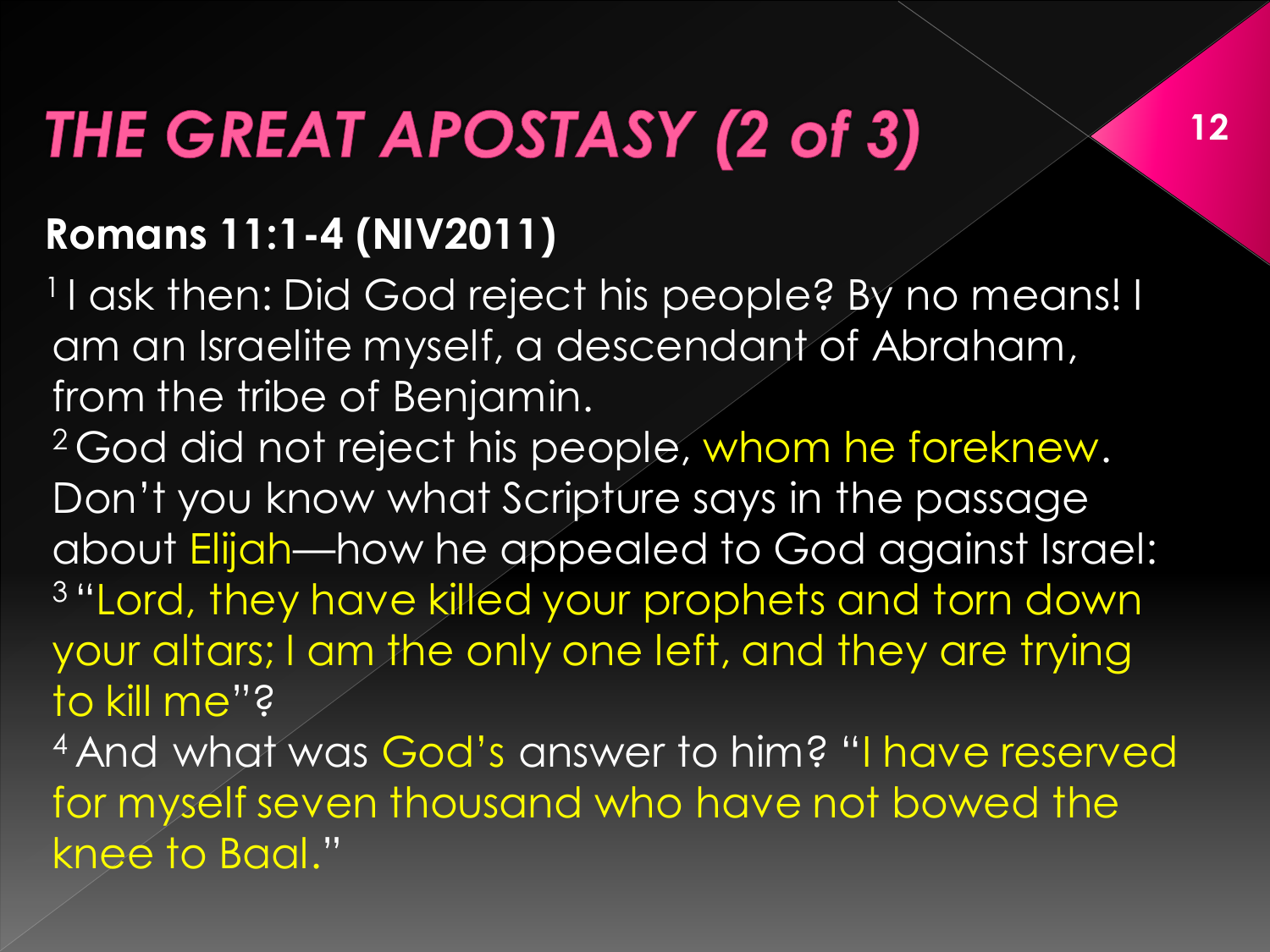## THE GREAT APOSTASY (2 of 3)

#### **Romans 11:5-6 (NIV2011)**

<sup>5</sup>So too, at the present time there is a remnant chosen by grace.

<sup>6</sup> And if by grace, then it cannot be based on works; if it were, grace would no longer be grace.

- 1. Compare "the Elijah error" & The Great Apostasy vs. apostasies.
- 2. Point out the "grace" and "works" antithesis.
- 3. Connect to Jesus in Mt. 16.
- 4. "Can you see?" "What do you think?"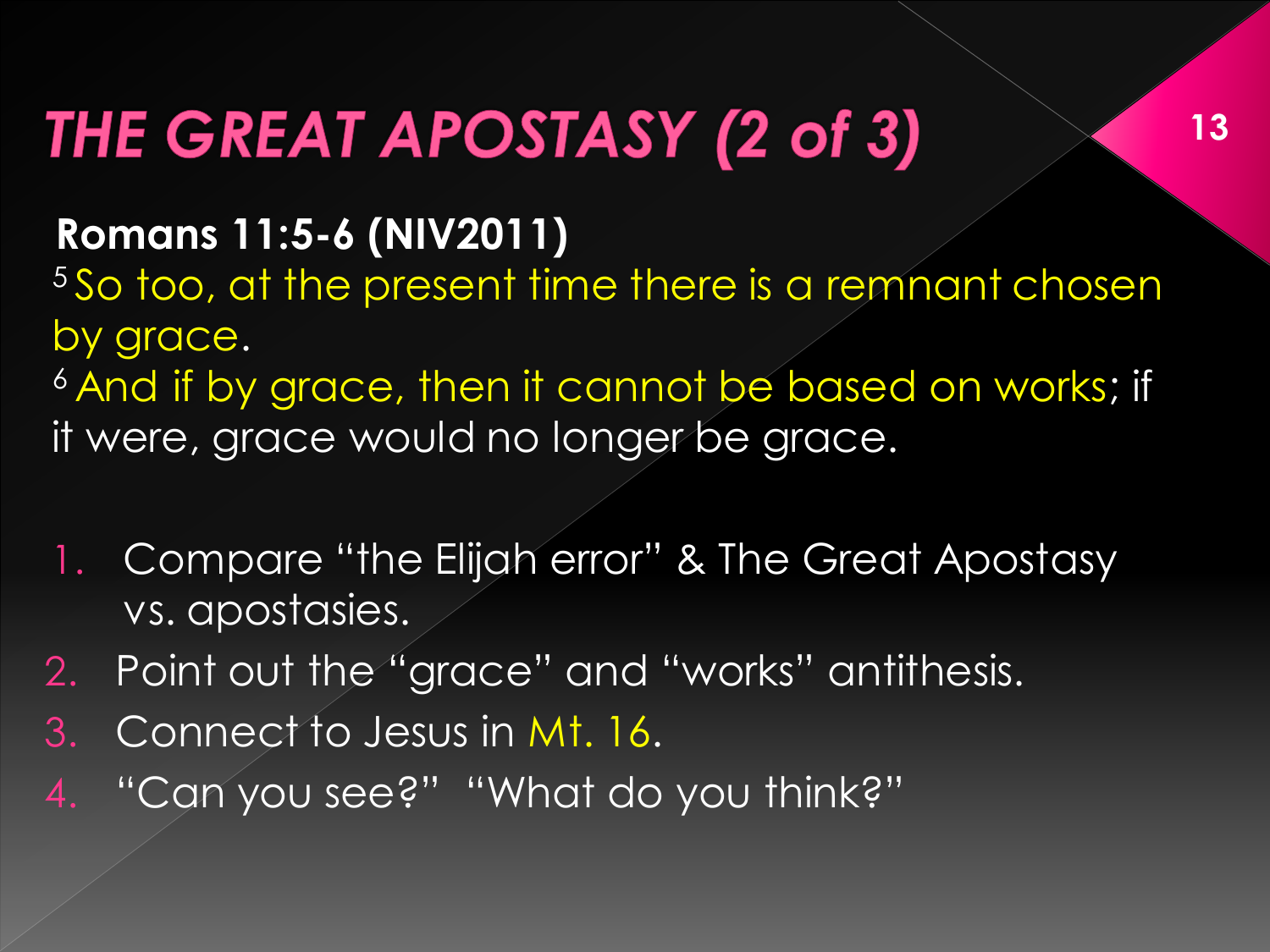## THE GREAT APOSTASY (2 of 3)

#### **Romans 11:5-6 (NIV2011)**

<sup>5</sup>So too, at the present time there is a remnant chosen by grace.

<sup>6</sup> And if by grace, then it cannot be based on works; if it were, grace would no longer be grace.

- 1. Compare "the Elijah error" & The Great Apostasy vs. apostasies.
- 2. Point out the "grace" and "works" antithesis.
- 3. Connect to Jesus in Mt. 16.
- 4. "Can you see?" "What do you think?"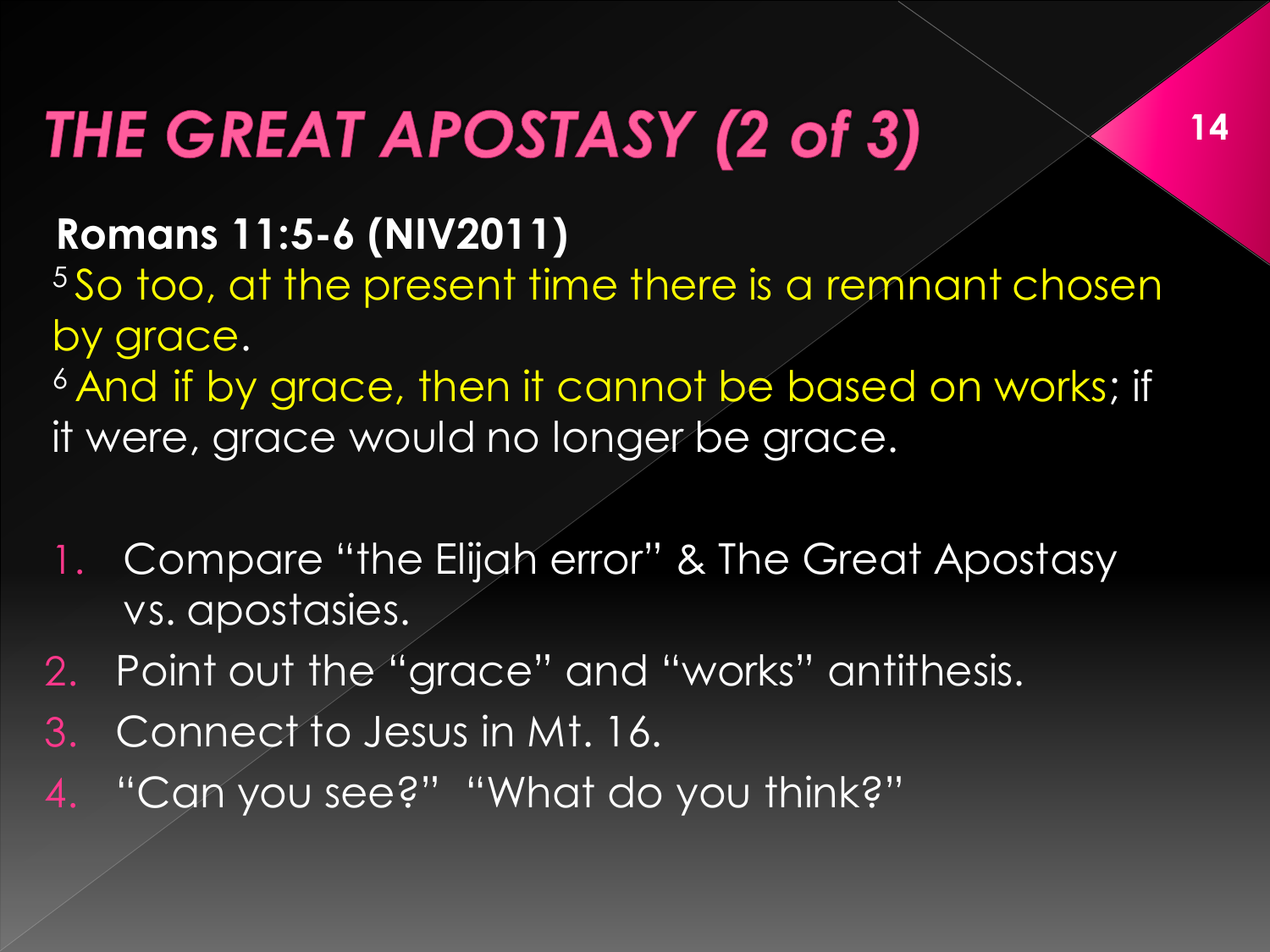## THE GREAT APOSTASY (3 of 3)

#### **Ephesians 3:20-21 (NIV2011)**

<sup>20</sup> Now to him ["God"] who is able to do immeasurably more than all we ask or imagine, according to his power that is at work within us, <sup>21</sup> to him be glory in the church and in Christ Jesus throughout all generations, for ever and ever! Amen.

**15**

1. Explain, then contrast with The Great Apostasy vs. apostasies.

2. Connect to Paul in Ro. 11 and Jesus in Mt. 16.

3. "Can you see?" "What do you think?"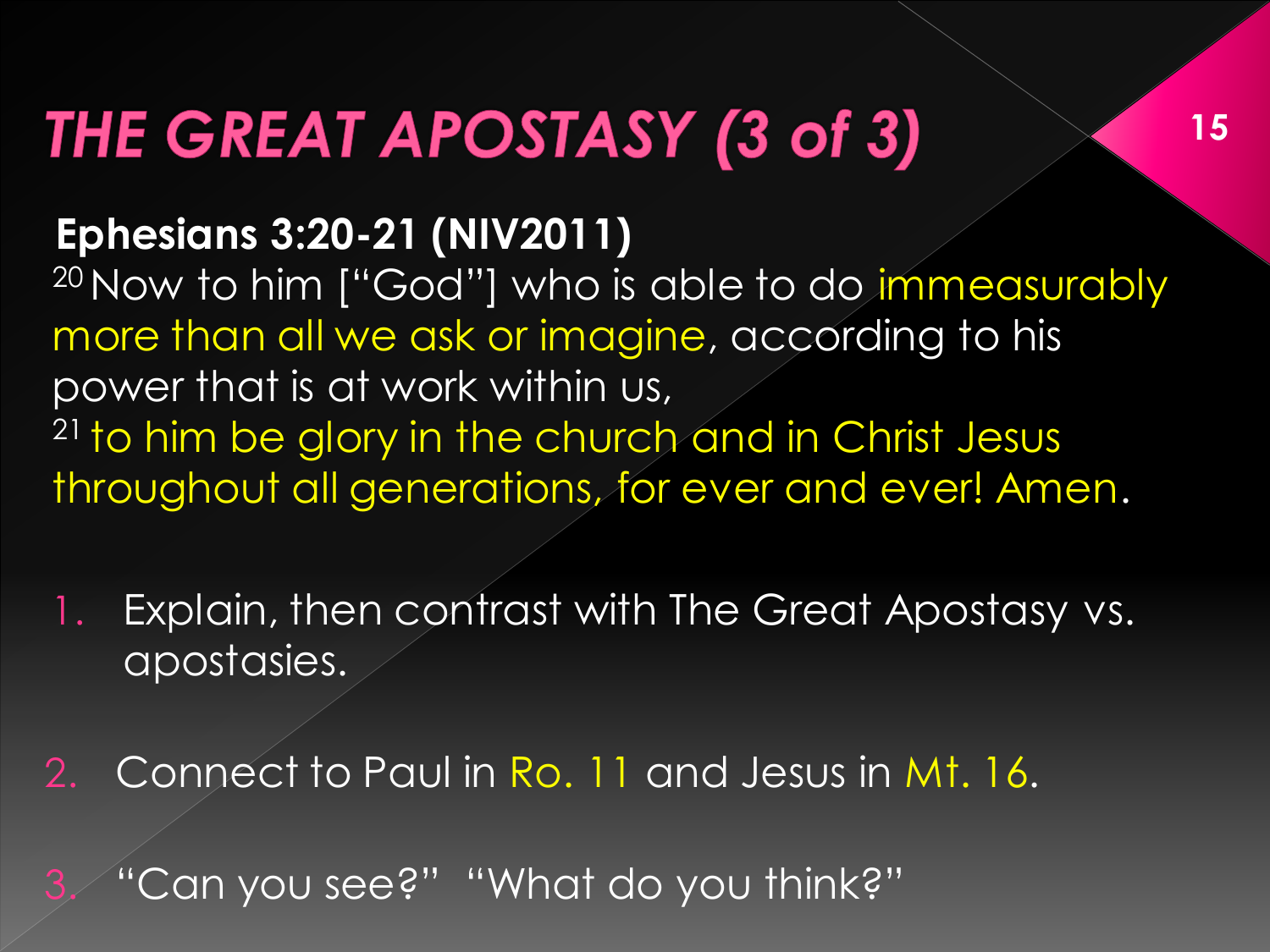### **MELCHIZEDEK PRIESTHOOD**

"Tell me about the Melchizedek priesthood."

- 1. LDS biblical proof texts (Gen. 14:18; Mt. 10:1; 17:1- 13)
	- a. Confirm the LDS position on OT & NT Melchizedek priesthood holders.
	- b. Validate to demonstrate ("I can see …")
	- Validate to educate (next slide)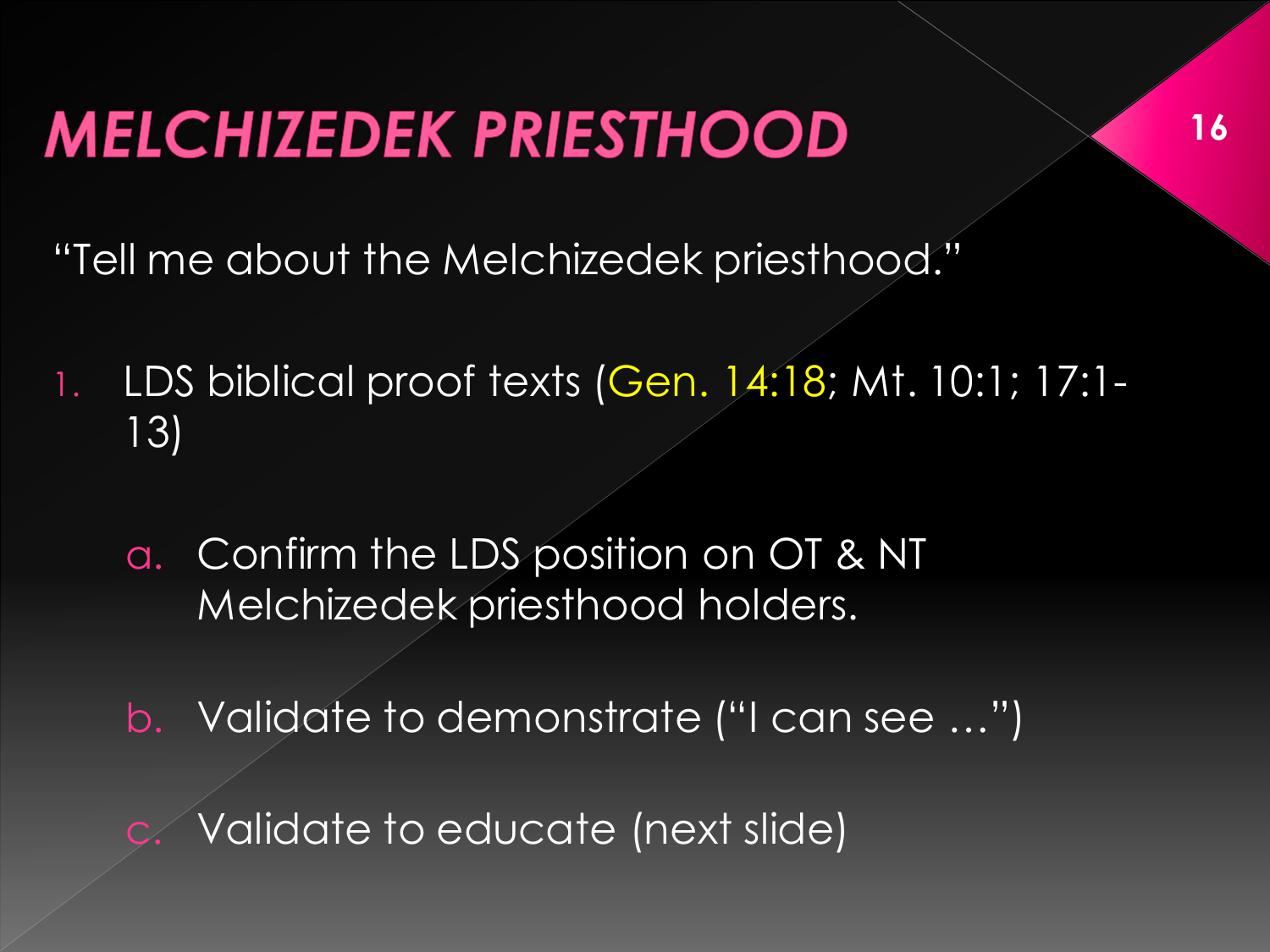### **MELCHIZEDEK PRIESTHOOD**

- 1. Validate to Educate
	- a. Confirm that Melchizedek and Christ are clearly and specifically shown to possess the Melchizedek priesthood (Gen.14:18; Heb. 7:20- 22).

- b. Explain exclusivity & invite LDS to demonstrate otherwise (note LDS argument from silence).
- Take to biblical texts & explain exclusivity.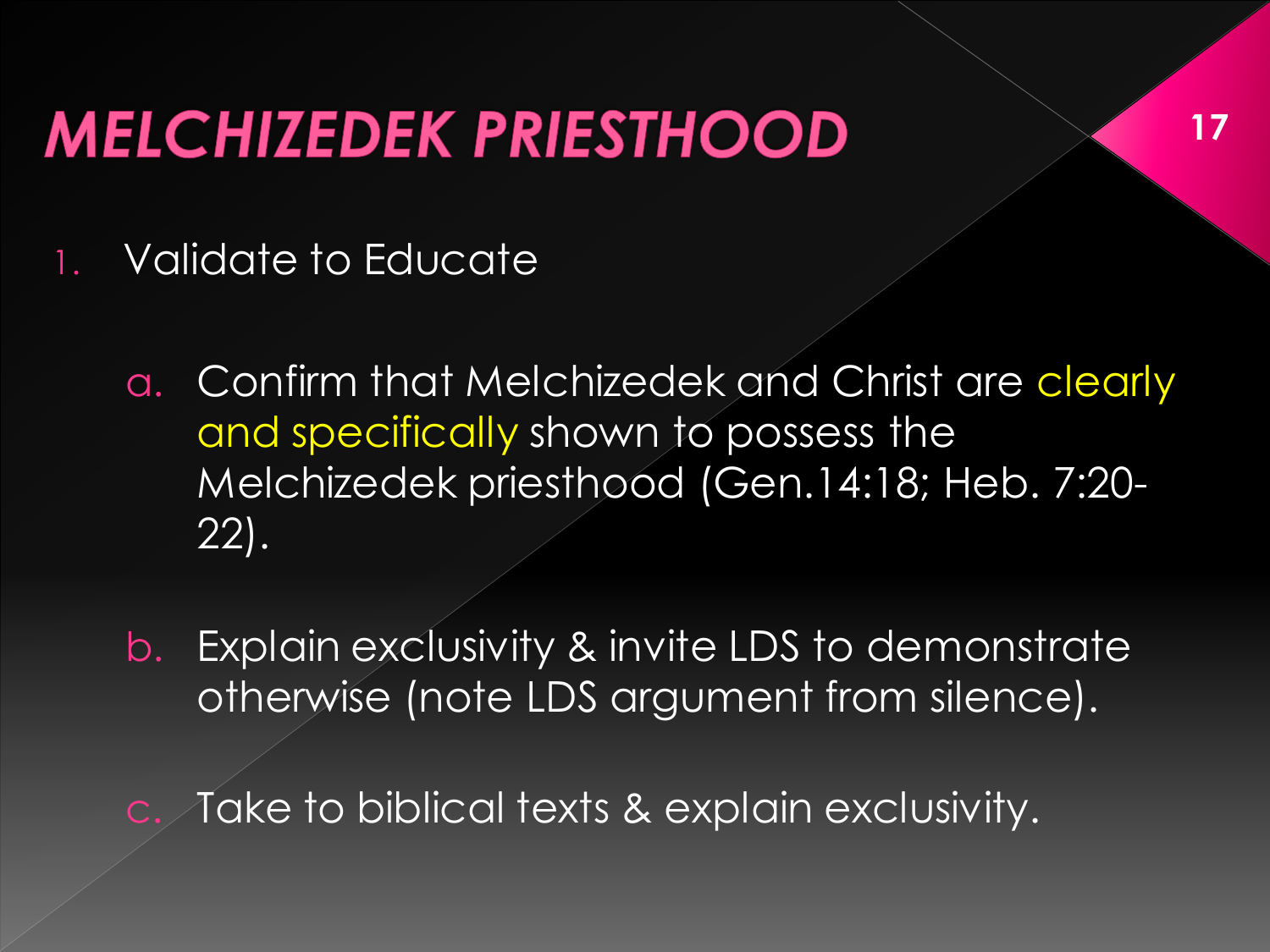#### **MELCHIZEDEK PRIESTHOOD (1 of 3)**

#### **Hebrews 7:11 (NIV2011)**

<sup>11</sup> If perfection could have been attained through the Levitical priesthood—and indeed the law given to the people established that priesthood—why was there still need for another priest to come, one in the order of Melchizedek, not in the order of Aaron?

#### **Hebrews 7:23-24 (NIV2011)**

<sup>23</sup> Now there have been many of those [Levitical] priests, since death prevented them from continuing in office;

<sup>24</sup> but because Jesus lives forever, he has a permanent priesthood.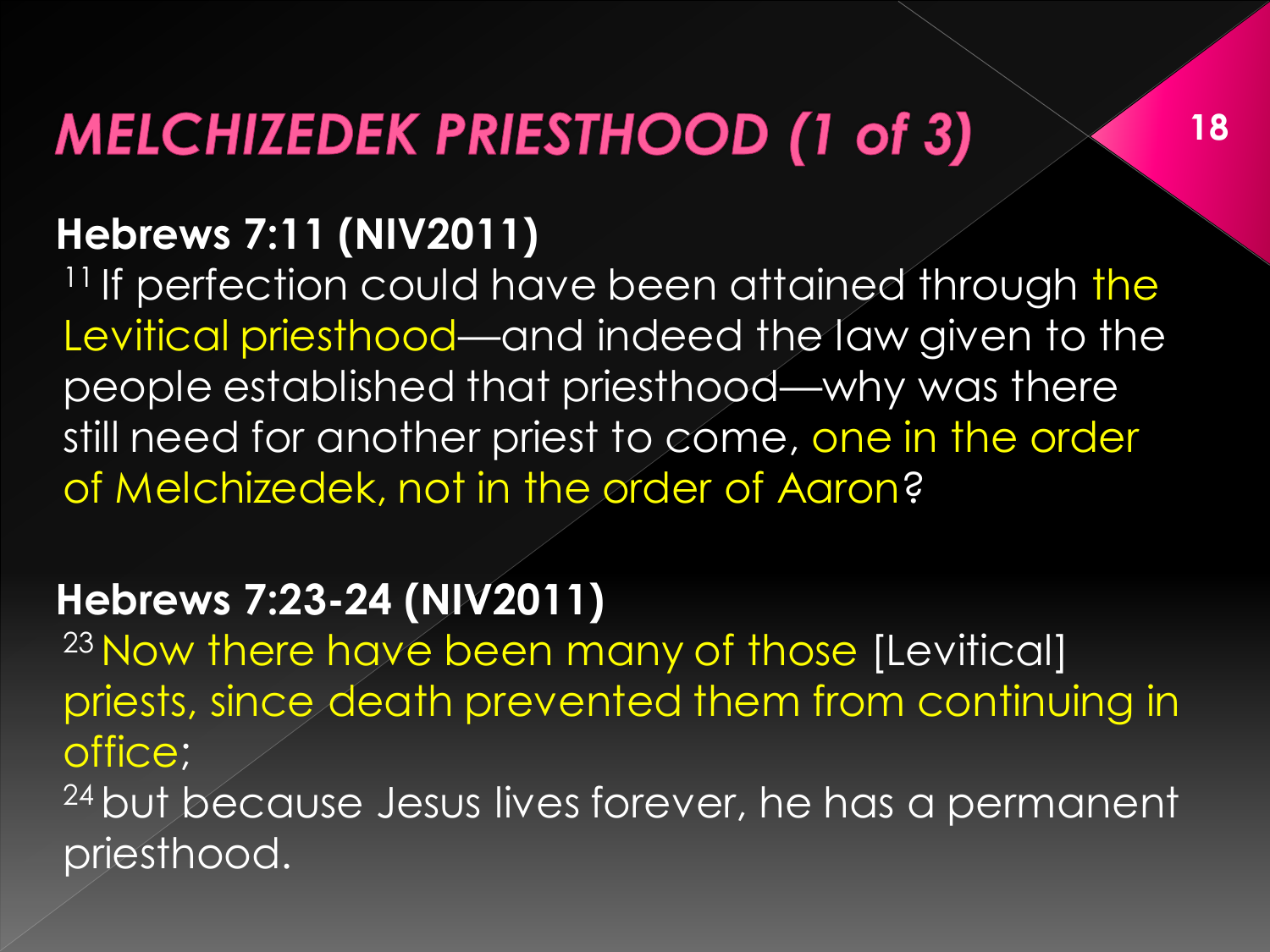#### **MELCHIZEDEK PRIESTHOOD (1 of 3)**

#### **Hebrews 7:23-24 (NIV2011)**

<sup>23</sup> Now there have been many of those priests, since death prevented them from continuing in office; <sup>24</sup> but because Jesus lives forever, he has a permanent priesthood.

- 1. Explain, then contrast with the LDS doctrine.
- 2. Connect to exclusivity in the Bible.
- 3. Explain and compare Melchizedek's "resembling the Son of God" (Heb. 7:3) to "a copy and shadow" of "the true sanctuary" (Heb. 8:1-5; 9:24).
- 4. "Can you see?" and "What do you think?"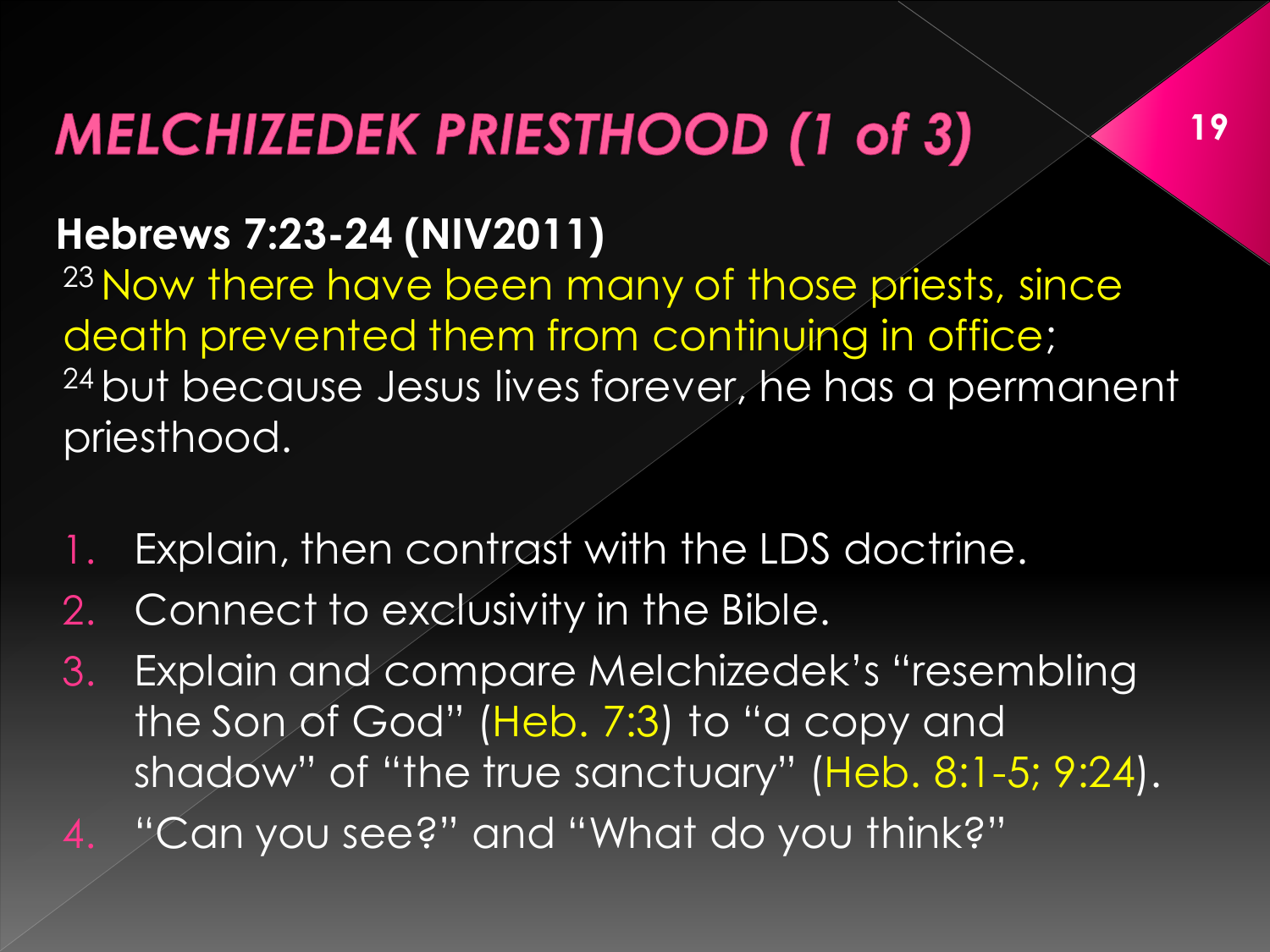#### **MELCHIZEDEK PRIESTHOOD (2 of 3)**

#### **Hebrews 7:26 (NIV2011)**

26 Such a high priest truly meets our need—one who is holy, blameless, pure, set apart from sinners, exalted above the heavens.

- 1. Contrast qualifications of Levitical high priests.
- 2. Connect to exclusivity of mention in the Bible.
- 3. "Can you see?" and "What do you think?"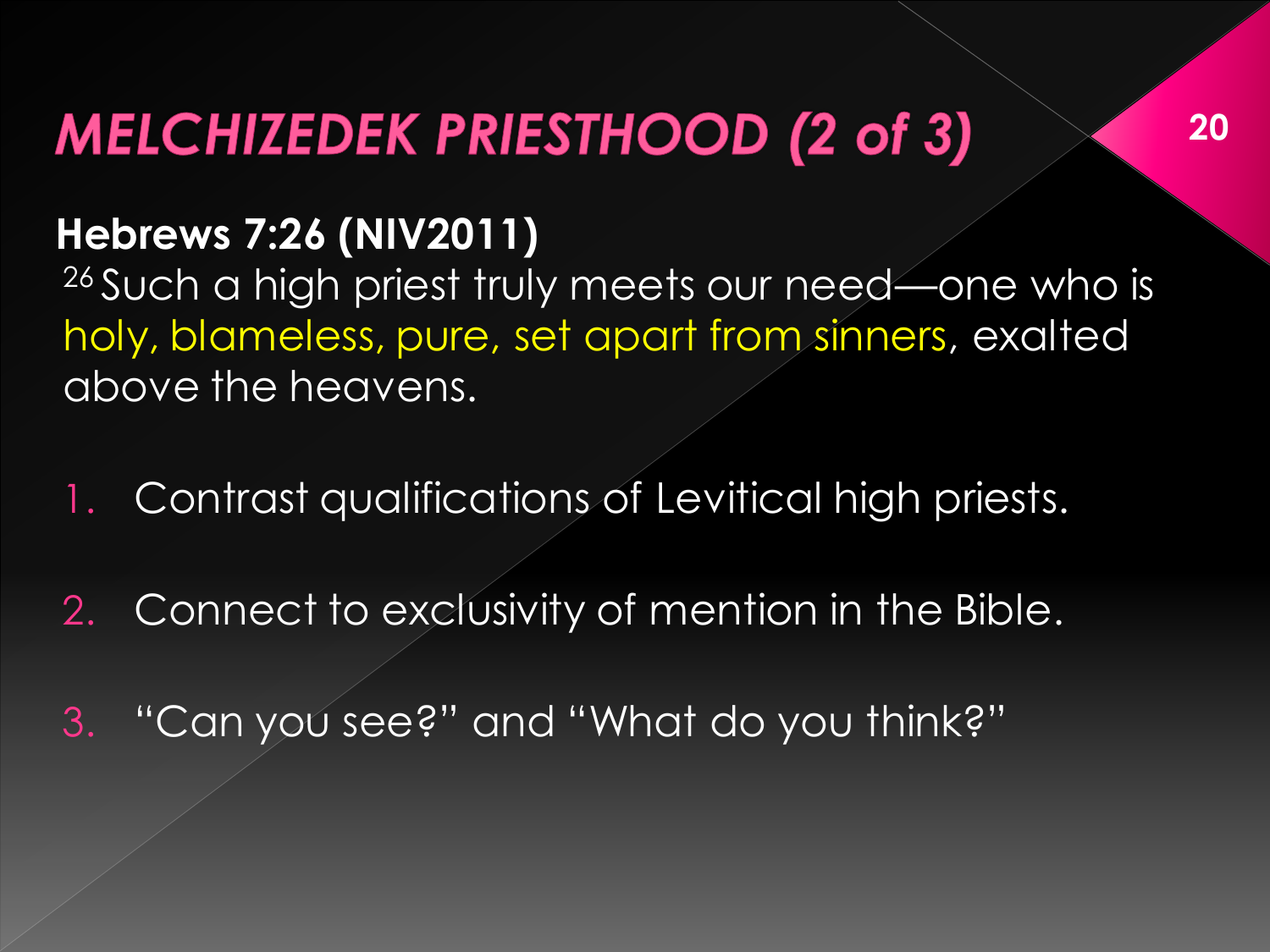#### **MELCHIZEDEK PRIESTHOOD (3 of 3)**

#### **Exodus 19:6 (NIV2011)**

<sup>6</sup>you ["the people of Israel"] will be for me [the LORD God]a kingdom of priests and a holy nation.' These are the words you [Moses]are to speak to the Israelites."

#### **1 Peter 2:9 (NIV2011)**

<sup>9</sup> But you ["God's elect"]are a chosen people, a royal priesthood, a holy nation, God's special possession, that you may declare the praises of him who called you out of darkness into his wonderful light.

1. Explain: All Christians are priests as were all Israelites in the general sense. A minority of Israelites held the Levitical priesthood as ONLY Christ holds the Melchizedek priesthood in the specific sense.

2. "Can you see?" and "What do you think?"